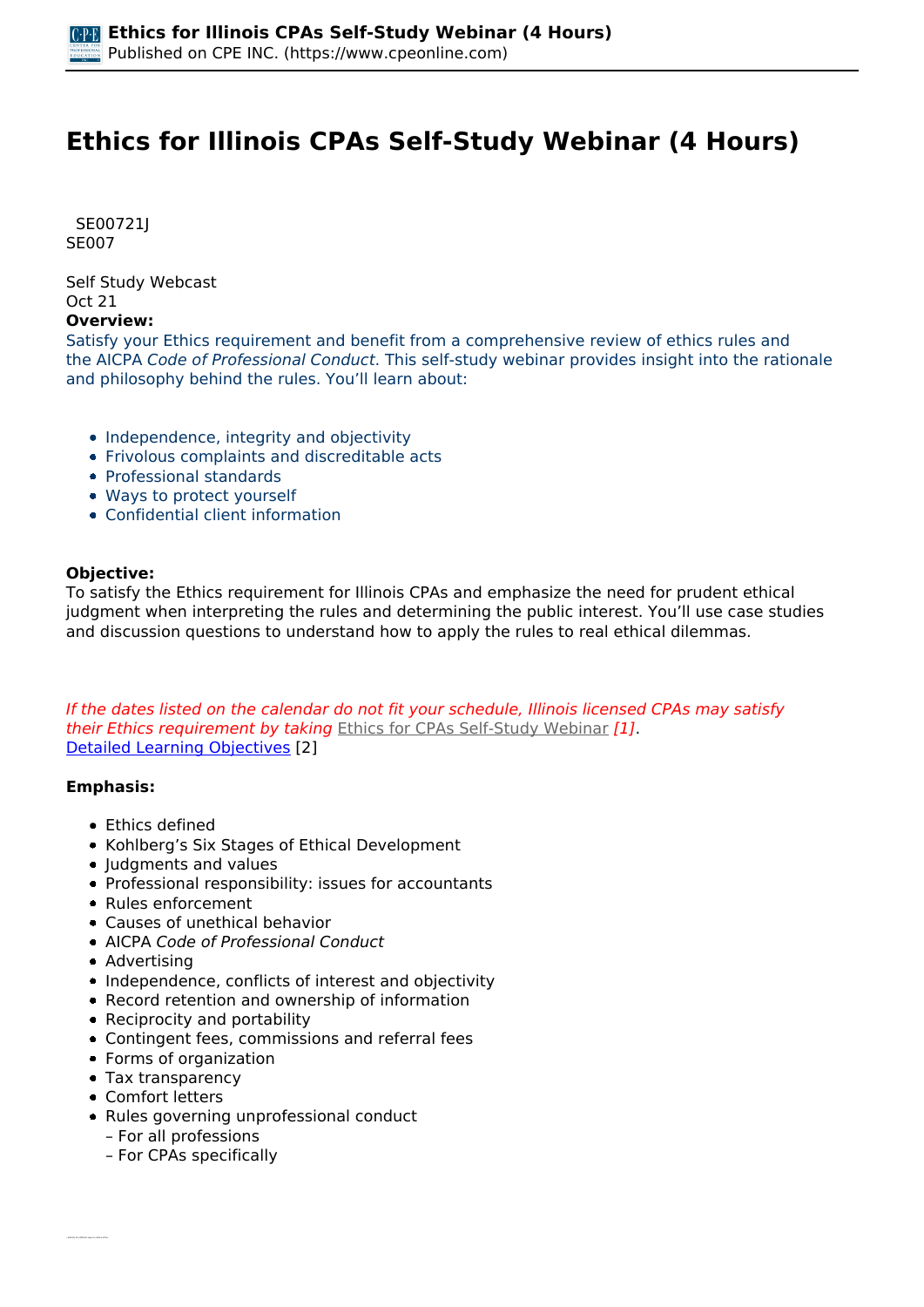

*• Identify the professional mandates that prevent CPAs from claiming ignorance of the rules and standards applicable to their ethical behavior • Identify the accounting issues leading to potentially unethical behavior • Recognize engagements in which a CPA is working in a fiduciary capacity • Determine the perspective from which accountancy boards view the AICPA Code of Conduct • Recognize the primary concern with the performance of attest services for non-attest clients • Identify threats to the practitioner's integrity and objectivity • Identify the work paper retention requirements of the Code of Conduct • Identify the entity responsible for the promulgation of US GAAP • Determine those records that must be provided to a client, upon request, even where fees are outstanding • Identify permissible and non- permissible CPA firm names* 

#### *Bottom***Prerequisite:**  *None.*

## **Preparation:**

*No advance preparation required.*

#### **Level of Knowledge:**  *Basic.*